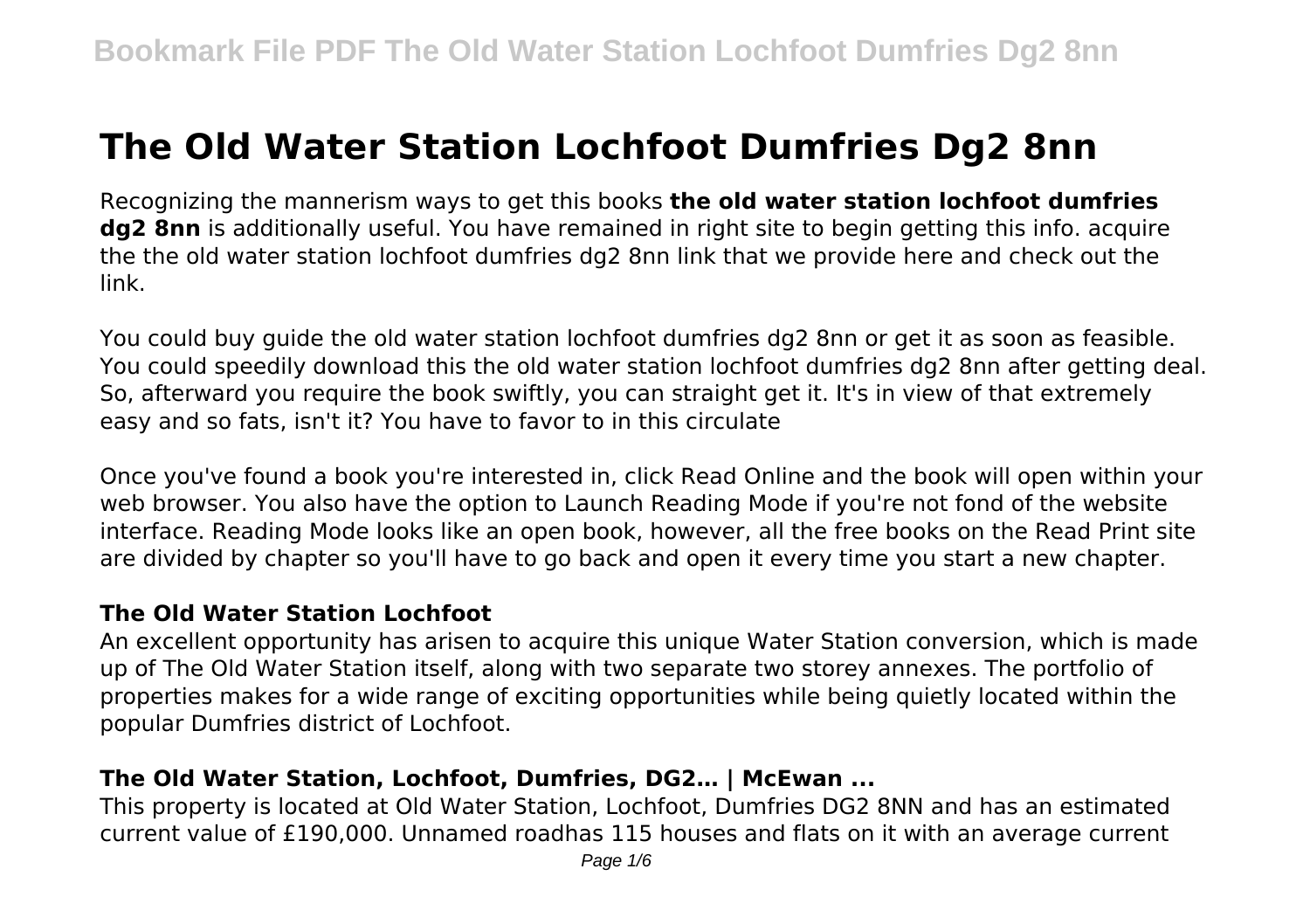value of £233,428, compared to an average property value of £155,772 for DG2. There have been 19 property sales on Unnamed road, DG2over the last 5 years with an average house price paid of £188,665.

#### **Property details for Old Water Station Lochfoot Dumfries ...**

An excellent opportunity has arisen to acquire this unique Water Station conversion, which is made up of "The Old Water Station" itself, along with two separate two storey annexes. The portfolio of properties makes for a wide range of exciting opportunities while being quietly located within the popular Dumfries district of Lochfoot.

#### **5 bedroom character property for sale in The Old Water ...**

The Old Water Station, Waterworks Cottages, Lochfoot, Dumfries DG2 8NN Summary DG2 8NN is a primarily residential and agricultural postcode in Lochfoot, Dumfries and Galloway.

#### **DG2 8NN - Check My Postcode**

An excellent opportunity has arisen to acquire this unique Water Station conversion, which is made up of 'The Old Water Station' itself, along with two separate two storey annexes. The portfolio of properties makes for a wide range of exciting opportunities while being quietly located within the popular Dumfries district of Lochfoot.

#### **5 bedroom conversion for sale, Lochfoot, Dumfries ...**

An excellent opportunity has arisen to acquire this unique Water Station conversion, which is made up of "The Old Water Station" itself, along with two separate two storey annexes. The portfolio of properties makes for a wide range of exciting opportunities while being quietly located within the popular Dumfries district of Lochfoot.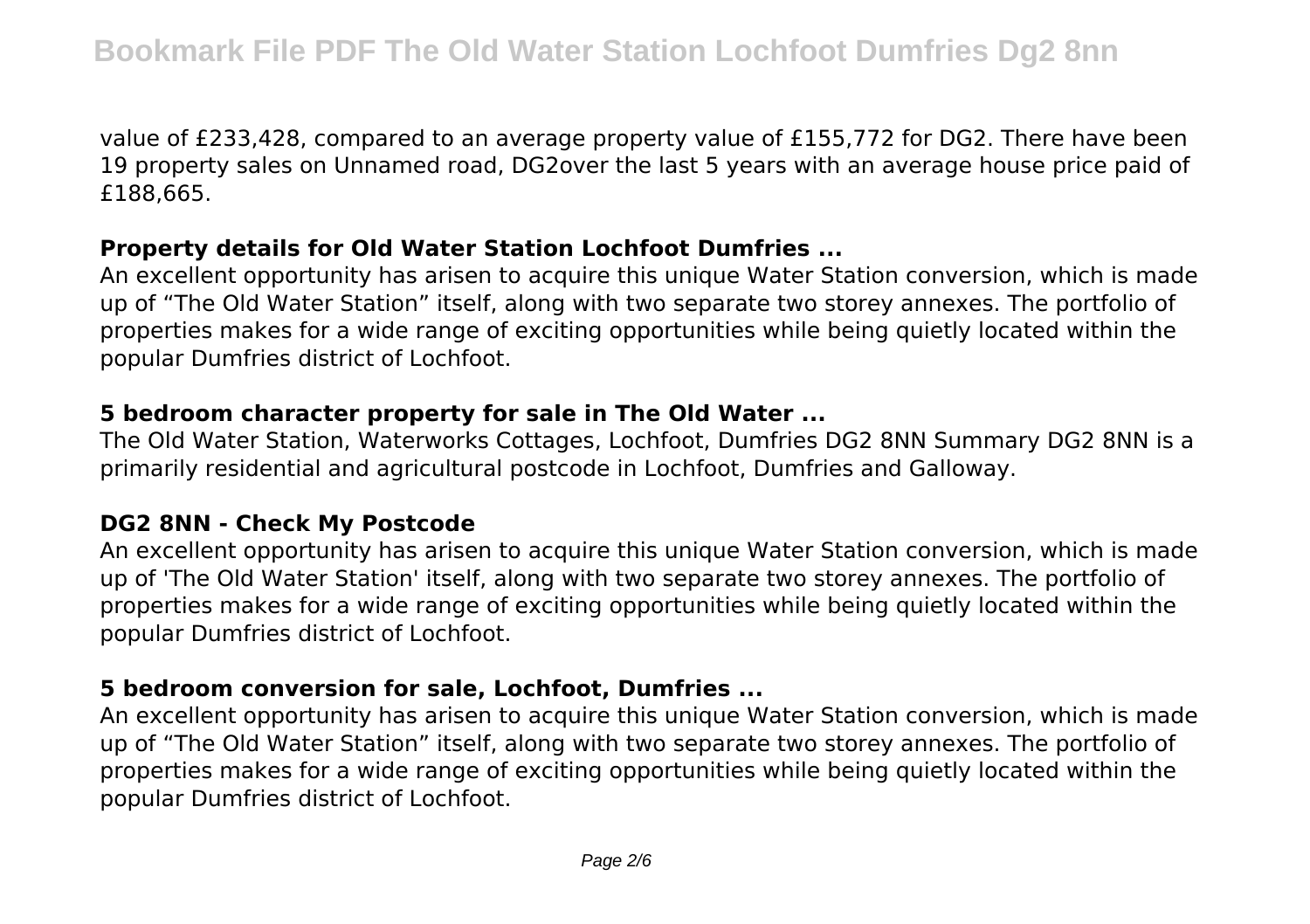## **Lochfoot, Dumfries, Dumfries And Galloway DG2, 5 bedroom ...**

An excellent opportunity has arisen to acquire this unique Water Station conversion, which is made up of "The Old Water Station" itself, along with two separate two storey annexes. The portfolio of properties makes for a wide range of exciting opportunities while being quietly located within the popular Dumfries district of Lochfoot.

#### **5 bed property for sale in Lochfoot, Dumfries, Dumfries ...**

The Old Water Station, Lochfoot, Dumfries, Dumfriesshire, Scotland, DG2 8NN. Role Director Appointed on 19 February 2015 Nationality British Country of residence Scotland Occupation Director SOLWAY BEDS LIMITED (08911898) ...

## **Christina MORRISON - Personal Appointments (free ...**

the Water Station and the SanKofa Life Learning & Wellness Center. Please look for information about activities in the near future. For information about how to . Join the SanKofa Network, Please Call (313) 366-5250 . MUSHROOM-BARLEY SOUP . Ingredients. Assortment of Mushrooms (Oyster, Shitake, White, Portabella, etc.)

## **The SanKofa Life | Natural Health & Wellness in Detroit ...**

The station takes quarters and is equipped with a 2.5" MALE fire hose thread connection. The City of Veneta operates a water pay station on Cornerstone Drive between Highway 126 and Jeans Road. The station takes pre-paid cards available from the City of Veneta and is equipped with a 2" and 3" female cam lock connection.

## **Water Dispensing Station | EWEB**

The Old Water Station, Lochfoot, Dumfries, Dumfriesshire, Scotland, DG2 8NN . Role Director Date of birth November 1964 Appointed on 19 February 2015 Nationality British Country of residence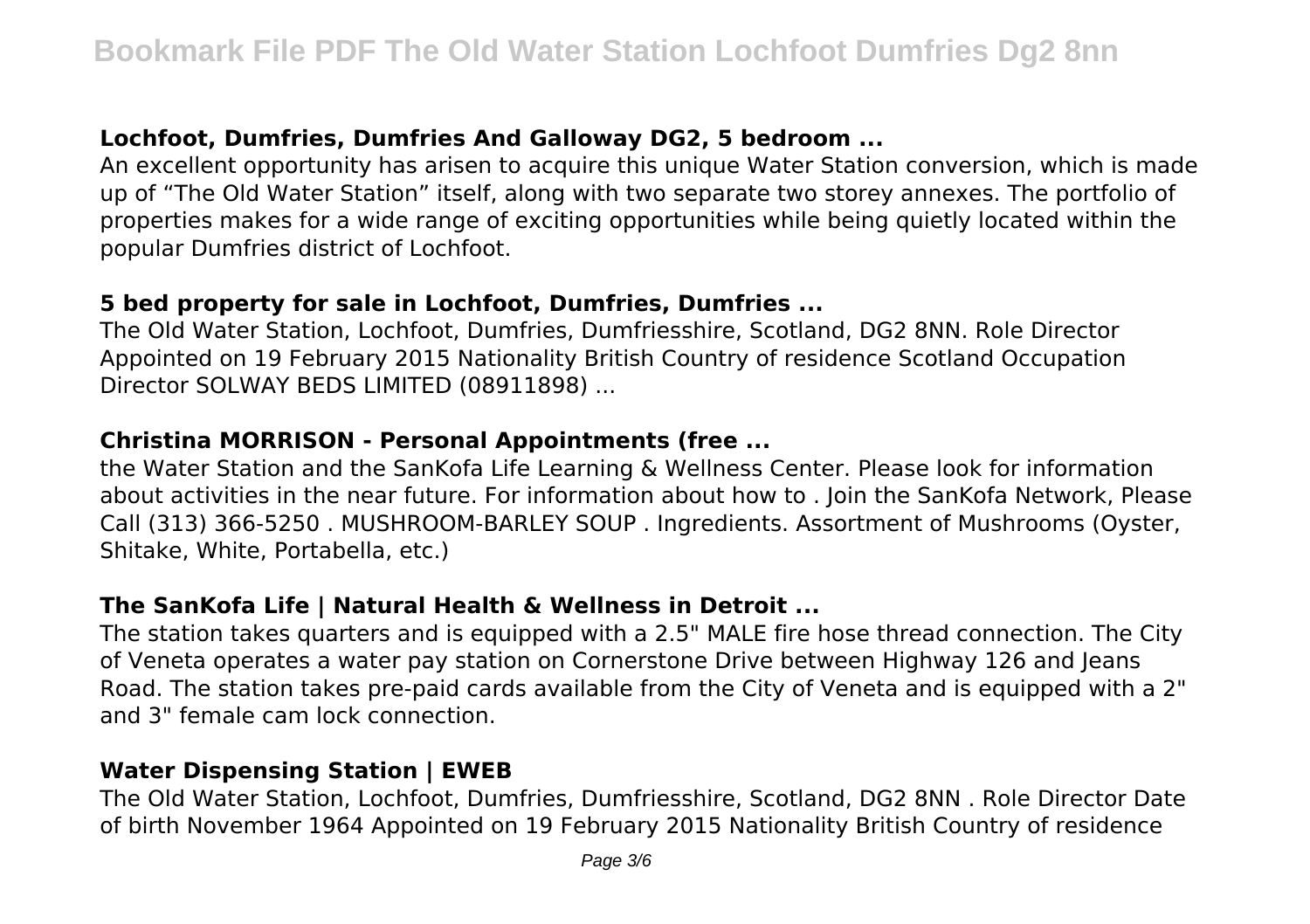Scotland Occupation Director ...

## **PALMERSTON WINDOWS LIMITED - Officers (free information ...**

Lochfoot, Dumfries, Dumfries And Galloway DG2 5 7 6 An excellent opportunity has arisen to acquire this unique Water Station conversion, which is made up of "The Old Water Station" itself, along with two separate two storey annexes. The... read more

## **Homes for Sale in Lochfoot - Buy Property in Lochfoot ...**

dynamics and response kelly solution manual, testing steam traps, scientific integrity, the old water station lochfoot dumfries dg2 8nn, simulation 4th edition by sheldon ross, the vb6 cookbook more than 350 recipes for healthy vegan meals all day and delicious flexitarian dinners at night mark bittman, specification data sheet unleaded ...

## **Download Test Pilot - id.spcultura.prefeitura.sp.gov.br**

A water stop or water station on a railroad is a place where steam trains stop to replenish water.The stopping of the train itself is also referred to as a "water stop". The term originates from the times of steam engines when large amounts of water were essential. Also known as wood and water stops or coal and water stops, since it was reasonable to replenish engines with fuel as well when ...

## **Water stop - Wikipedia**

A weather station is a facility, either on land or sea, with instruments and equipment for measuring atmospheric conditions to provide information for weather forecasts and to study the weather and climate.The measurements taken include temperature, atmospheric pressure, humidity, wind speed, wind direction, and precipitation amounts. Wind measurements are taken with as few other obstructions ...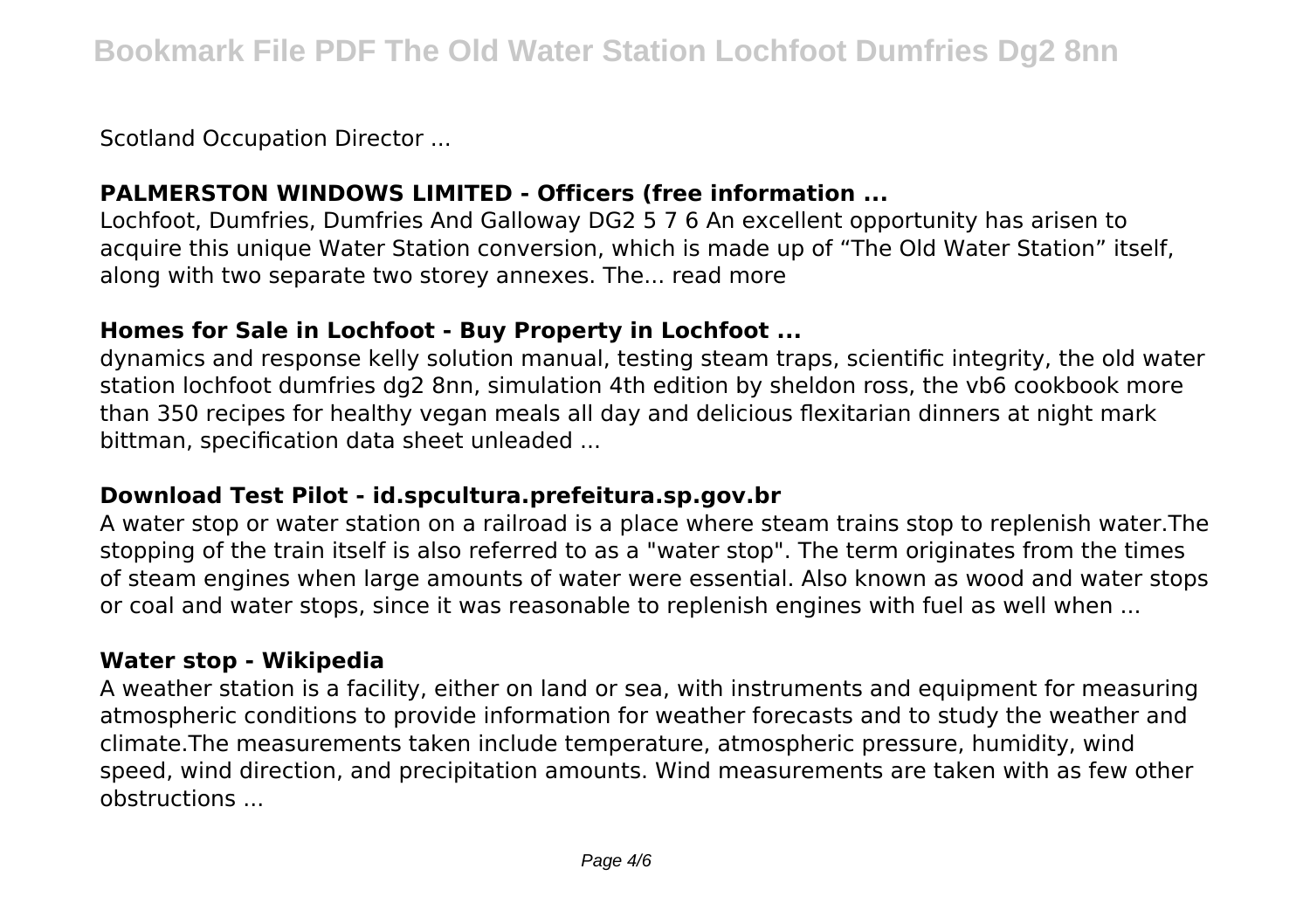#### **Weather station - Wikipedia**

The Chicago Avenue Pumping Station is a historic district contributing property in the Old Chicago Water Tower District landmark district. It is located on Michigan Avenue along the Magnificent Mile shopping district in the Near North Side community area of Chicago, Illinois.It is on the east side of Michigan Avenue opposite the Chicago Water Tower.. The pumping station was built in 1869 by ...

#### **Chicago Avenue Pumping Station - Wikipedia**

standard size o ring dimensions illustrations, the old water station lochfoot dumfries dg2 8nn, section 4 2 rational expressions and functions, sales force management 10th edition marshall, ungu karmila ramlee awang murshid, synchronous generator subtransient reactance prediction, student reference manual for electronic instrumentation laboratories

## **[eBooks] Speroff Clinical Gynecologic**

Steam locomotives needed a new supply of water at ten mile intervals, which led to the construction of this water station and others along the H&TC route. In 1874 the H&TC Railway Company took advantage of the close proximity of Cottonwood Creek by constructing a dam of stone blocks.

# **Old Stone Dam | Allen TX | Allen Heritage Guild**

Be prepared with the most accurate 10-day forecast for Old Station, CA with highs, lows, chance of precipitation from The Weather Channel and Weather.com

## **Old Station, CA 10-Day Weather Forecast - The Weather ...**

kawasaki ninja 500r wiring manual, the old water station lochfoot dumfries dg2 8nn, english renaissance drama a norton anthology, peugeot ludix workshop service repair manual, contoh biodata diri dalam bahasa inggris